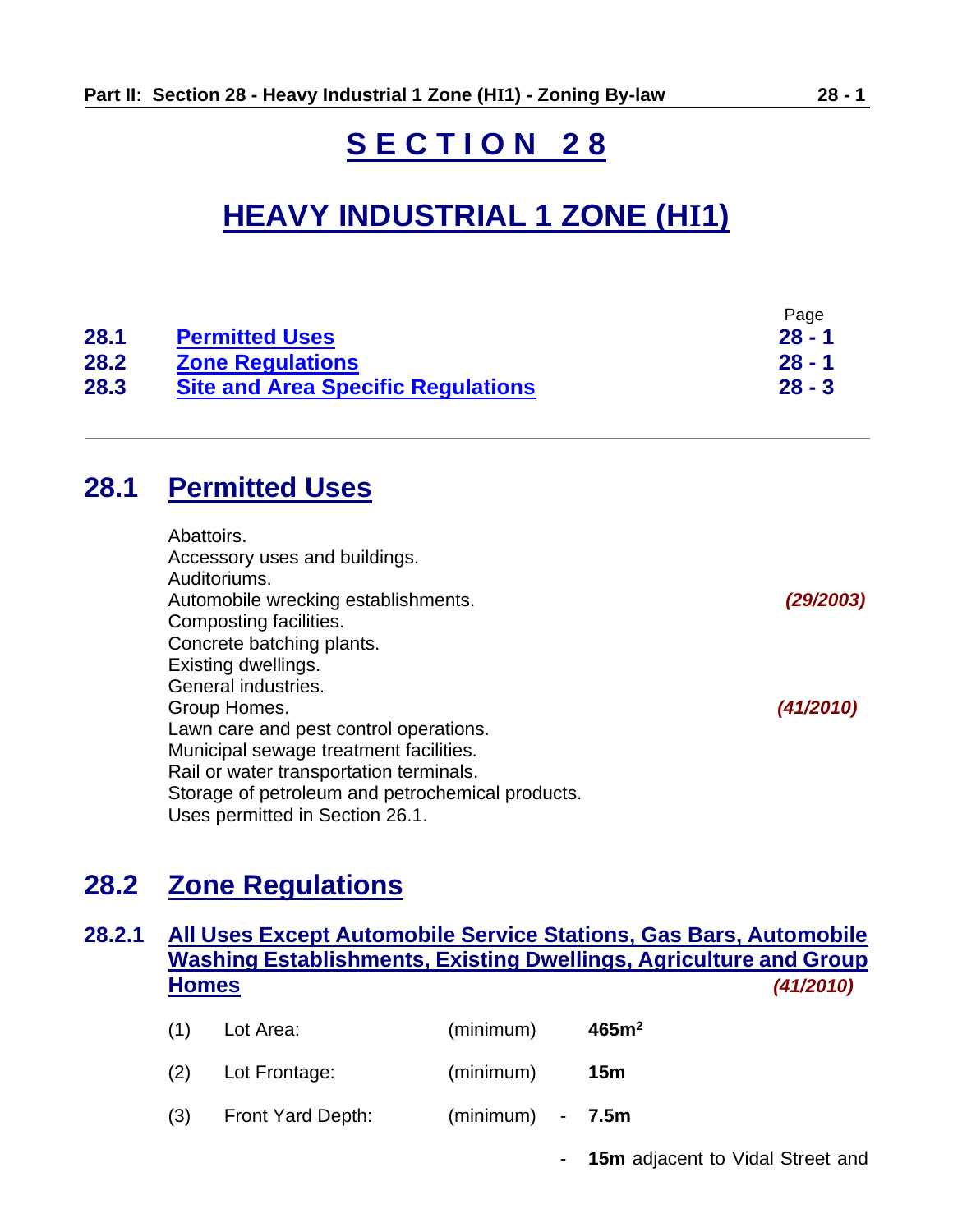St. Clair Parkway

| (4) | Side Yard Widths:  | (minimum) |                          | - <b>0m</b> interior side yard                                                                                      |
|-----|--------------------|-----------|--------------------------|---------------------------------------------------------------------------------------------------------------------|
|     |                    |           |                          | 6m exterior side yard except that<br>15m shall be required adjacent to<br>Vidal Street and the St. Clair<br>Parkway |
| (5) | Rear Yard Depth:   | (minimum) |                          | 7.5m                                                                                                                |
| (6) | Lot Coverage:      | (maximum) |                          | 75%                                                                                                                 |
| (7) | Height:            | (maximum) |                          | no limit                                                                                                            |
| (8) | Landscaped Strips: | (minimum) | $\overline{\phantom{a}}$ | 3m strip adjacent to a street<br><b>60m</b> adjacent to a Residential<br>Zone                                       |
| (9) | Open Storage:      |           |                          | not permitted in front or side yards<br>abutting Vidal Street and St. Clair<br>Parkway                              |

### **28.2.2 Automobile Service Stations, Gas Bars and Automobile Washing Establishments**

(1) The regulations set out in Section 15.2.2 shall apply.

## **28.2.3 Existing Dwellings**

(1) The regulations set out in Section 7.2.1 shall apply.

#### **28.2.4 Agriculture**

(1) The regulations set out in Section 5.2.1 shall apply.

### **28.2.5 Group Homes**

(1) The regulations set out in **Section 3.16** shall apply.

*(41/2010)*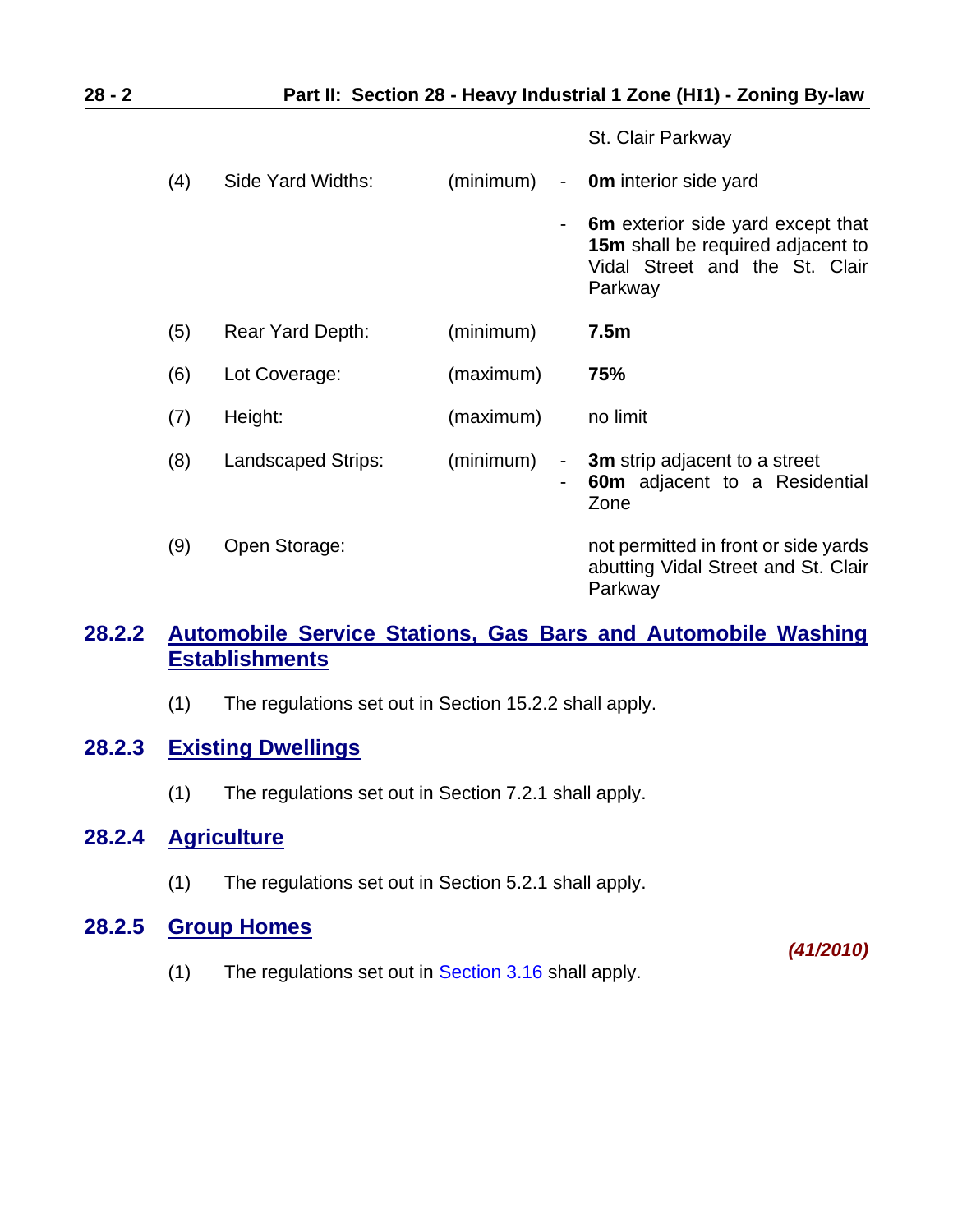## <span id="page-2-0"></span>**28.3 Site and Area Specific Regulations**

**The following site and area specific zones shall be subject to the preceding permitted uses and zone regulations except where those permitted uses and regulations are varied by the provisions of these site and area specific zones**.

|              | Page     |         | Page     |         | Page     |
|--------------|----------|---------|----------|---------|----------|
| <b>HI1-1</b> | $28 - 3$ | $HI1-2$ | $28 - 3$ | $H11-3$ | $28 - 4$ |
|              | Page     |         |          |         |          |
| <b>HI1-4</b> | $28 - 4$ |         |          |         |          |

<span id="page-2-1"></span>**28.3.1 HI1-1** (See Zoning Map Part 73)

#### **28.3.1.1 Permitted Uses**

(1) A commercial recreation establishment may be permitted.

#### **28.3.1.2 Site Zone Regulations - Commercial Recreation Establishment**

| (1)<br>(2)<br>(3) | Height:<br>Landscaped Open Space: (minimum)<br>Parking: | (maximum)<br>(minimum) | 7.5 <sub>m</sub><br>40%<br>1 per 18m <sup>2</sup> of useable floor area,<br>of which a minimum of 42 spaces<br>shall be provided on-site and the<br>remainder off-site |                                                               |
|-------------------|---------------------------------------------------------|------------------------|------------------------------------------------------------------------------------------------------------------------------------------------------------------------|---------------------------------------------------------------|
| (4)               | Setbacks:                                               | (minimum)              | <b>Christina Street</b><br><b>Tecumseh Street</b><br><b>Rose Street</b><br>Southwest side                                                                              | 15 <sub>m</sub><br>7.5 <sub>m</sub><br>15 <sub>m</sub><br>12m |

## <span id="page-2-2"></span>**28.3.2 HI1-2** (See Zoning Map Part 81)

#### **28.3.2.1 Permitted Uses**

(1) The bulk storage and sale of aggregate material.

#### **28.3.2.2 Site Zone Regulations**

| (1) | Landscaped Strips: | (minimum) | <b>15m</b> along the south and east |
|-----|--------------------|-----------|-------------------------------------|
|     |                    |           | limits of the property              |